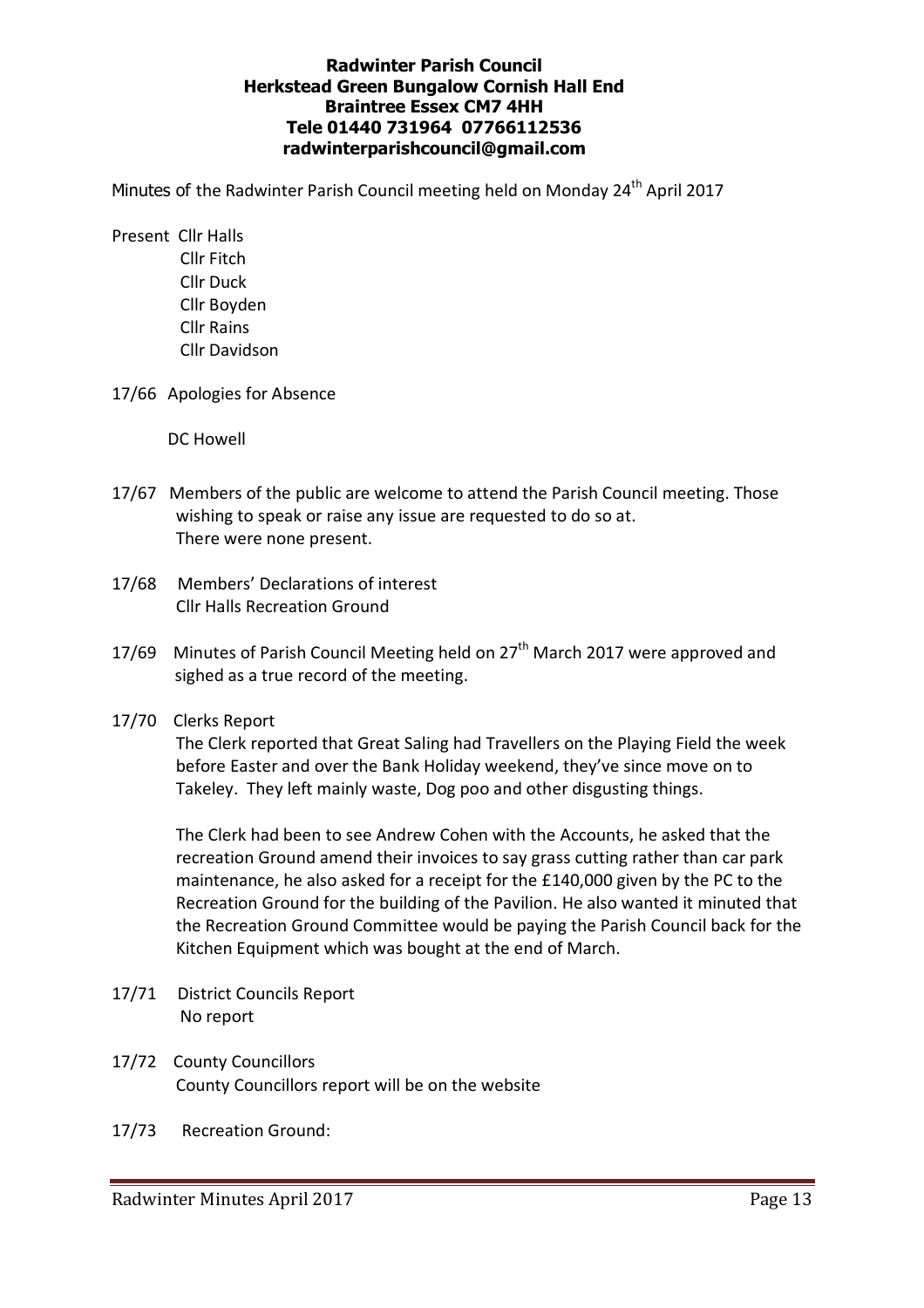17/73.1 Recreation Ground update

The final payment of £11,145.82 should be in the Co-operative bank account this month, it's for maintenance of the land.

## 17/74 Finance:

To agree the following payments:

| 17/74.1         | Cathryn Carlisle - | salary                  | 81/82 |
|-----------------|--------------------|-------------------------|-------|
| 17/74.2 £92.35  | E-on               | Electricity             | d/d   |
| 17/74.3 £23.00  | Cathryn Carlisle   | <b>Clerk Expenses</b>   | 85    |
| 17/74.4 £48.38  | A & J Lighting     | Maintenance             | S/O   |
| 17/74.5 £30.83  | ВT                 | Telephone               | D/D   |
| 17/74.6 £269.17 | EALC               | <b>Training and Sub</b> | 83    |
| 17/74.7 £168.00 | Clear Tax          | Payrol                  | 84    |

 Payments were approved by all members of the council present. Cllrs Davidson and Cllr Duck checked the invoices prior to the meeting

17/74.6 Monthly Budget and Bank

 Monthly Budget and Bank Reconciliation were approved by all members of. the council present. Cllr Davidson checked the bank statement prior to the meeting.

17/75 Recent Planning Applications:

UTT/17/0833/HHF Alterations including conversion of part of garage into living accommodation, the addition of dormer window to front elevation, internal alterations and changes to windows and doors. Elmtree Cottage Radwinter End Supported the application

UTT/17/0871/FUL PROPOSAL: Demolition 20th century garage and the erection of new two bay Garage, B&B Storage and a Farm Office above. Log store & Dog kennel to rear. Change of use Brewery Barn to Bed and Breakfast/Holiday Let Accommodation. Landscaping to the rear of the barn and resurfacing a replacement retaining wall .Removal of tarmac drive and parking area and replace with gravel and block paving, replacement of retaining wall and stairs to parking area. Bendysh Hall Ashdon Road No objection

UTT/17/0986/LB Removal of existing low level balanced flue with external high level conversion and installation of low level balanced flue in black finish with black terminal guard. Installation of traditional log burner in existing fireplace in lounge. The Old Coach House Church Hill Supported the application

- 17/75.1 Planning Results
- 17/75.2 New Development of East View

The new houses at that the rear of East View Close will be managed by Chelmer Housing Partnership. The Clerk to find about residents in Radwinter getting on the list for new houses.